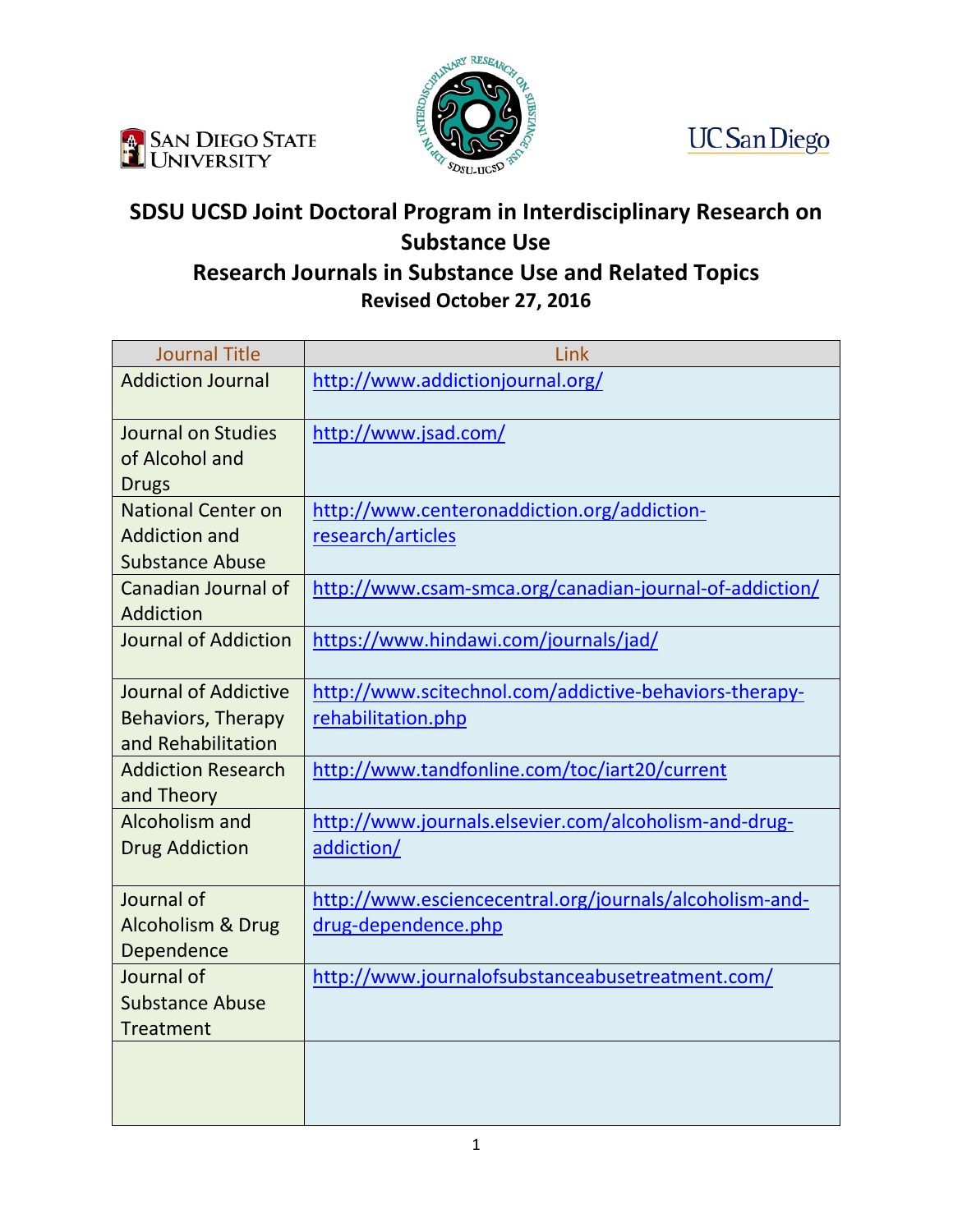





| <b>Clinical Research in</b><br>Psychopharmacolog<br>y and Substance<br>Abuse | http://www.apa.org/pubs/journals/special/2201003.aspx                                    |
|------------------------------------------------------------------------------|------------------------------------------------------------------------------------------|
| <b>Addiction Science</b><br>and Clinical Practice                            | http://ascpjournal.biomedcentral.com/                                                    |
| International<br>Journal of Drug<br>Policy                                   | http://www.ijdp.org/                                                                     |
| American Journal on<br><b>Addictions</b>                                     | http://onlinelibrary.wiley.com/journal/10.1111/(ISSN)1521-<br>0391                       |
| <b>Addictive Behaviors</b>                                                   | http://www.sciencedirect.com/science/journal/03064603                                    |
| <b>Addiction Biology</b>                                                     | http://onlinelibrary.wiley.com/journal/10.1111/(ISSN)1369-<br>1600/homepage/Society.html |
| Canadian Journal of<br>Addiction                                             | http://www.csam-smca.org/wp-<br>content/uploads/2015/09/CJAM-Vol6No2-Double.pdf          |
| The International<br><b>Journal of Alcohol</b><br>and Drug Research          | http://www.ijadr.org/index.php/ijadr                                                     |
| International<br><b>Society of Addiction</b><br>Medicine                     | http://isamweb.org/isam products/substance abuse journ<br>al/                            |
| Journal of<br><b>Substance Abuse</b><br>Treatment                            | http://www.journalofsubstanceabusetreatment.com/                                         |
| <b>Substance Abuse</b><br>Treatment,<br>Prevention, and<br>Policy            | http://substanceabusepolicy.biomedcentral.com/                                           |